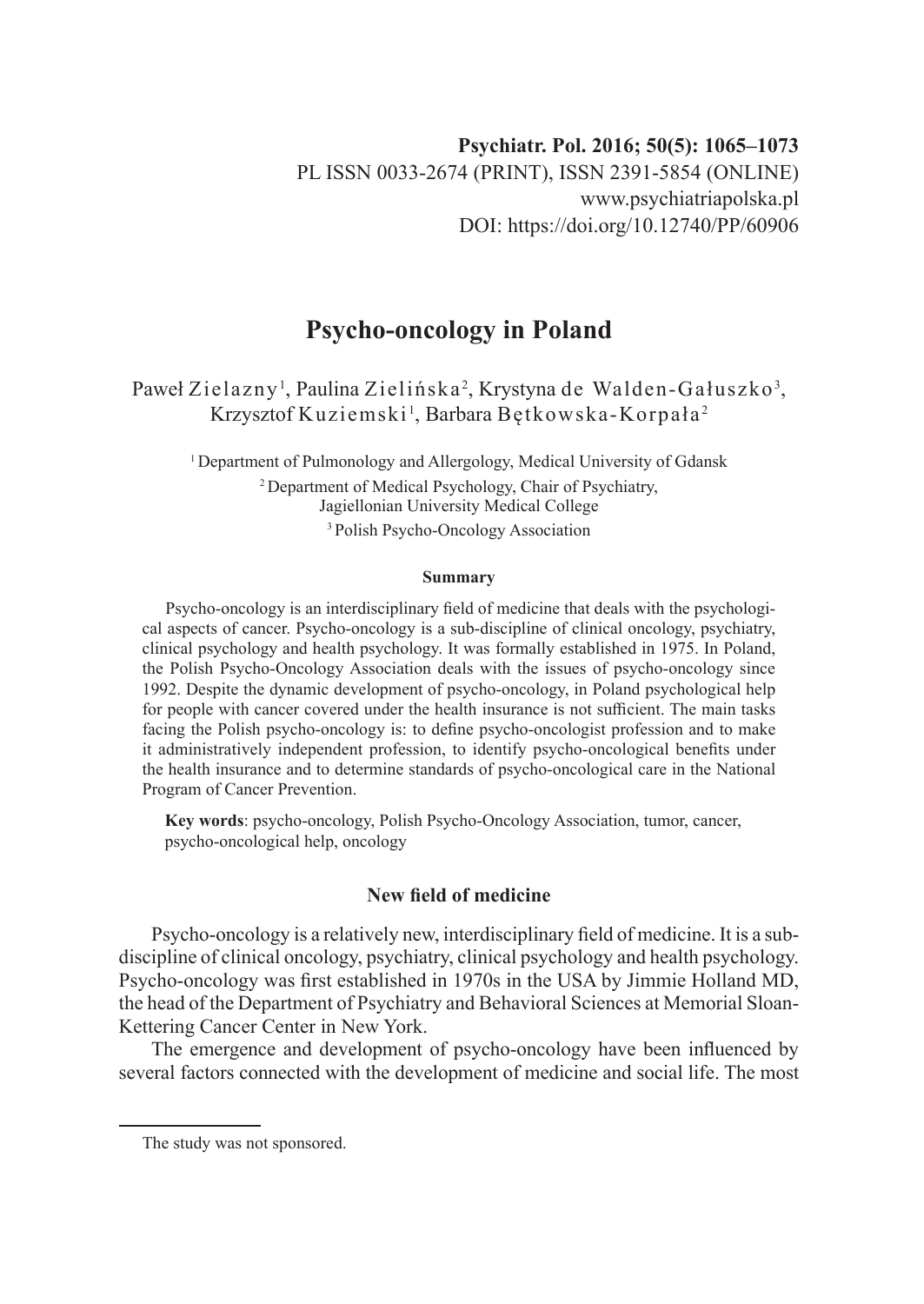important factor has been a dynamic progress in the field of cancer treatment. Starting from 1920s, radiotherapy has been used; surgical treatment has been developed, whereas from 1950s, chemotherapy has developed to a greater scale [1]. Patients suffering from cancer diseases, undergoing specialist treatment and staying in oncological wards, had to confront with the disease having a range of negative connotations and stereotypes. It was noticed, then, that oncological patients often required a professional psychiatric support in coping with difficulties imposed by the disease, which contributed to the emergence of an interdisciplinary approach in medical treatment [2]. In 1970s the notion of health and disease was commonly defined referring to the biopsychosocial model [3], which broke the domination of biomedical reductionism in medicine that was undermining the non-biological factors of diseases and their treatment. The social climate of 1960s and 1970s was dominated by the sexual revolution, so by the important changes occurring in the hierarchy of social values. At that time, the topic of minority rights of different kind, including patient rights and the rights of the people suffering from stigmatizing diseases, such as psychiatric or cancer diseases, was discussed [1]. Convalescents began to speak as they had so far stayed in the shadow, because of the "someone with cancer" label. After the social debate on Betty Rollin "First You Cry" (1975), there were other publications of autopathography genre, mostly written by public people. As a result, the movements and associations of patients and their families were established.

#### **Psycho-oncology in Poland**

The character of oncological patient care has changed substantially also in Poland over the last thirty years. The approach to the disease has been changing. Despite that, cancer still remains a disease, which has a range of negative connotations and stereotypes reflected in the colloquial language mostly by the expressions denoting the consequences and ineffectiveness of the treatment: "incurable disease", "imminent death in pain" [4].

Until the end of  $20<sup>th</sup>$  century, as a result of the lack of legal regulations, the Polish patient did not have a guaranteed right to be fully informed about diagnosis or treatment. The former Medical Profession Act of 28 October 1950, which was in force until 1997, did not provide for any regulations about informing patients [5]. Customarily, they were to receive only good information, whereas unfavorable information, within the limits set by a doctor, was given only to patient's family, regardless of the patient's will. Patients were not informed especially about oncological diagnosis, fearing of negative emotional consequences to patients, their families and finally to medical personnel. Currently, in accordance with the legal regulations (Medical Profession Act and Patients' Rights Act), a patient over 16 years of age, or his legal representative, have the right to be informed by a doctor about health condition, diagnosis, suggested and possible methods of diagnosis and treatment, predictable consequences of treatment and its discontinuance, results and prognosis [6, 7], which is connected to the necessity of obtaining patient's consent.

In 1970s, psychosomatics (psychological genesis of diseases) and somatopsychology (psychological impact of diseases) became more and more popular in Poland,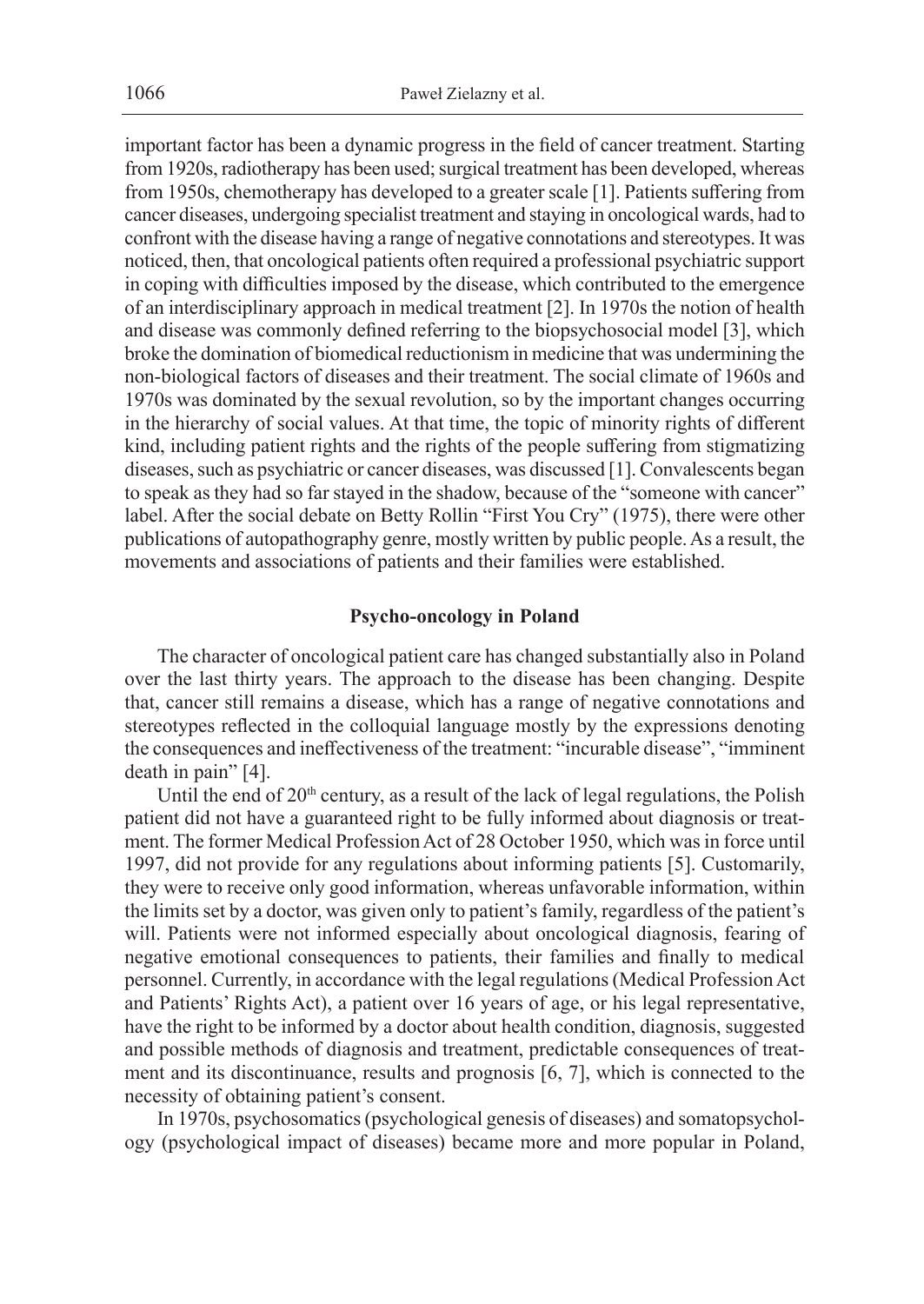as a consequence of the bio-psychosocial health and disease model implementation. It triggered research on psychological aspects of oncological patient's situation with reference to, for example, coping with psychological consequences of a disease, the role of social support, the quality of life in a disease, the impact of lifestyle on health, the relationships between personality and inclination to a certain behavior etc. The most research was undertaken by psychologists connected with academic centers. The number of research projects under the guidance of Maria Susułowska in 1970s or the important works such as "Quality of life assessment in cancer patients" edited by Krystyna de Walden-Gałuszko (Gdansk, 1994) or "Overcoming cancer disease" edited by Dorota Kubacka-Jasiecka (Krakow, 1999) are worth a mention.

In hospital wards, appeared first employment contracts for psychologists. In 1983, the Ministry of Health introduced 1st and 2nd degree postgraduate specialization in Clinical Psychology. Today, the employment standards in clinical oncology or palliative medicine wards require employing a psychologist, but usually on part-time basis.

In Poland, at the beginning of 1990s appeared a bottom-up movement of patients, who gradually began to form self-aid groups. The originators of many self-aid groups were professionals, unlike in the Western countries, where the group's originators were usually patients. In January 1987 in Warsaw, on the initiative of dr Krystyna Mika, the head of Maria Skłodowska-Curie Memorial Institute of Oncology Rehabilitation Center, the first Club of Women after Mastectomy, called today the Amazons Club, was founded. An *Amazon* is a specifically Polish name for a woman after mastectomy. It refers to a mythological tribe of warrior women of the Black Sea. An Amazon woman removed her breast because it restricted her movement during drawing back the string of a bow or throwing a spear. In 1991, there were already four Amazons Clubs in Poland; there was also the first national training for volunteers under the auspices of the movement "Reach to Recovery", conducted by experienced psychologists, involving observers from the USA, Sweden and Slovenia [8]. Currently, every woman suffering from a breast cancer can practically get support and help from the Amazon Movement, which consists of 15,000 female members. This organization is the originator of numerous educational and social actions regarding the psychological support role in overcoming the disease and its consequences, early diagnosis and effective patientdoctor communication.

In 1987, on the initiative of Dr Roman Góral, the head of the Department of General and Gastroenterological Surgery, Medical University of Poznan, the Polish Ostomy Association POL-ILKO was founded. It supports and initiates all activities favoring patients' return to normal everyday activity after a surgery. It currently has 20 regional branches and a few clubs in Poland. The organization is a member of both European Ostomy Association (EOA) and International Ostomy Association (IOA).

In Poland, the Carl O. Simonton's therapeutic program for people with cancer and their relatives is very popular since early 1990s. This method aims to improve the emotional functioning, increase involvement in the treatment process, improve communication [9, 10]. Program has documented efficacy, was successfully used in numerous cancer centers around the world with training programs for therapists in the USA, Japan, Switzerland, Germany and Poland. Thanks to the initiative promoters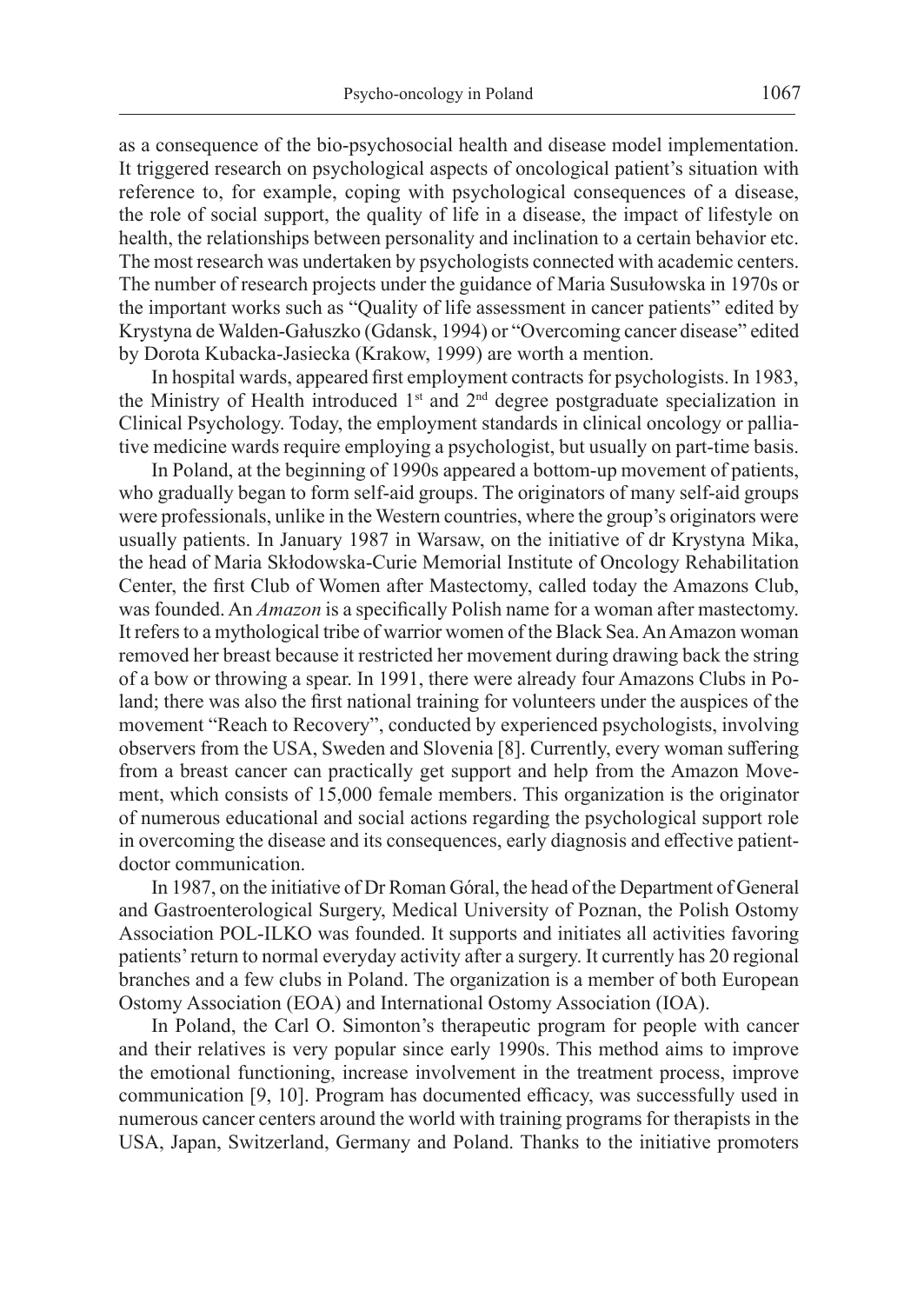of this method, a psychiatrist Mariusz Wirga and Simonton himself, people can be trained on the Simonton Program in several centers in Poland, including Krakow and Wroclaw. Each phase of training consists of five days of therapy and training sessions for patients and their support ones. Under current assumptions resulting from the experiences in other countries, the training takes place in three stages: I – therapist, II – supervisor and III – a lecturer/trainer [11]. The training centers also run courses of Rational Behavior Therapy – model of cognitive-behavioral therapy focused on self-help which is an integral part of Simonton's method to educate patients especially in emotional competence [12].

Also, in 1990s in the stream of autopathography such books as "Cancer is my Chance" (1991) Valerie Dax, "Before I say Goodbye" (1999) Ruth Picardie appeared in Poland. They gained popularity, however, only a few years later, when a writer and columnist Krystyna Kofta published her memories of the disease, "Lewa, wspomnienie prawej" ("The left remembers about the right") (2003) and a journalist and sociologist Anna Mazurkiewicz published "Jak ugryzie będzie znak" ("When it bites you. There will be a mark") (2003). Mainly thanks to these books, the topic of personal feelings connected with a cancer disease was first put under public discussion, yet the publication "Olimpia" ("Olympia") (1996) of the Polish artist author Katarzyna Kozyra should also be mentioned. She described body changes caused by chemotherapy on the basis of her own experience.

In 1992, on the initiative of Professor Krystyna de Walden-Gałuszko, the Polish Psycho-Oncology Association (PTPO) was founded in Gdansk. The members of PTPO are specialists who, because of their profession, encounter oncological patients (doctors, psychologists, nurses, dietitians, sociologists and priests etc.). The main goal of PTPO is the development of psycho-oncology through actions directed at meeting patients' different needs: physical, psychological, social, spiritual and interdisciplinary studies as well as teaching-training activity.

In 2005, under the auspices of the PTPO, the National School of Psycho-oncology (KSP) was founded. Its goal is to run teaching, publishing and scientific activities. KSP elaborates on teaching programs and offers trainings for specialists and other people interested in psycho-oncology [9].

The journal "Psycho-oncology" is a press section of PTPO. It is the only journal on the subject in Poland. It has been published since 1996. Its range of topics includes all psycho-oncological issues. Also, the important role of the journal is to promote comprehensive medical healthcare. The psycho-oncological issues are also discussed in other scientific publications. More and more often, both reviews and research studies have been published in oncological, pulmonary, psychiatric, gastroenterological, urological, nursing and psychological journals etc.

One-year postgraduate studies in psycho-oncology are the important factor influencing the development of psycho-oncology in Poland, especially in terms of medical personnel. This postgraduate program is run by universities (both public and private). Their main task is to train medical personnel for the purpose of working with an oncological patient. The studies are complementary and broaden the scope of knowledge and skills within the framework of the basic medical training.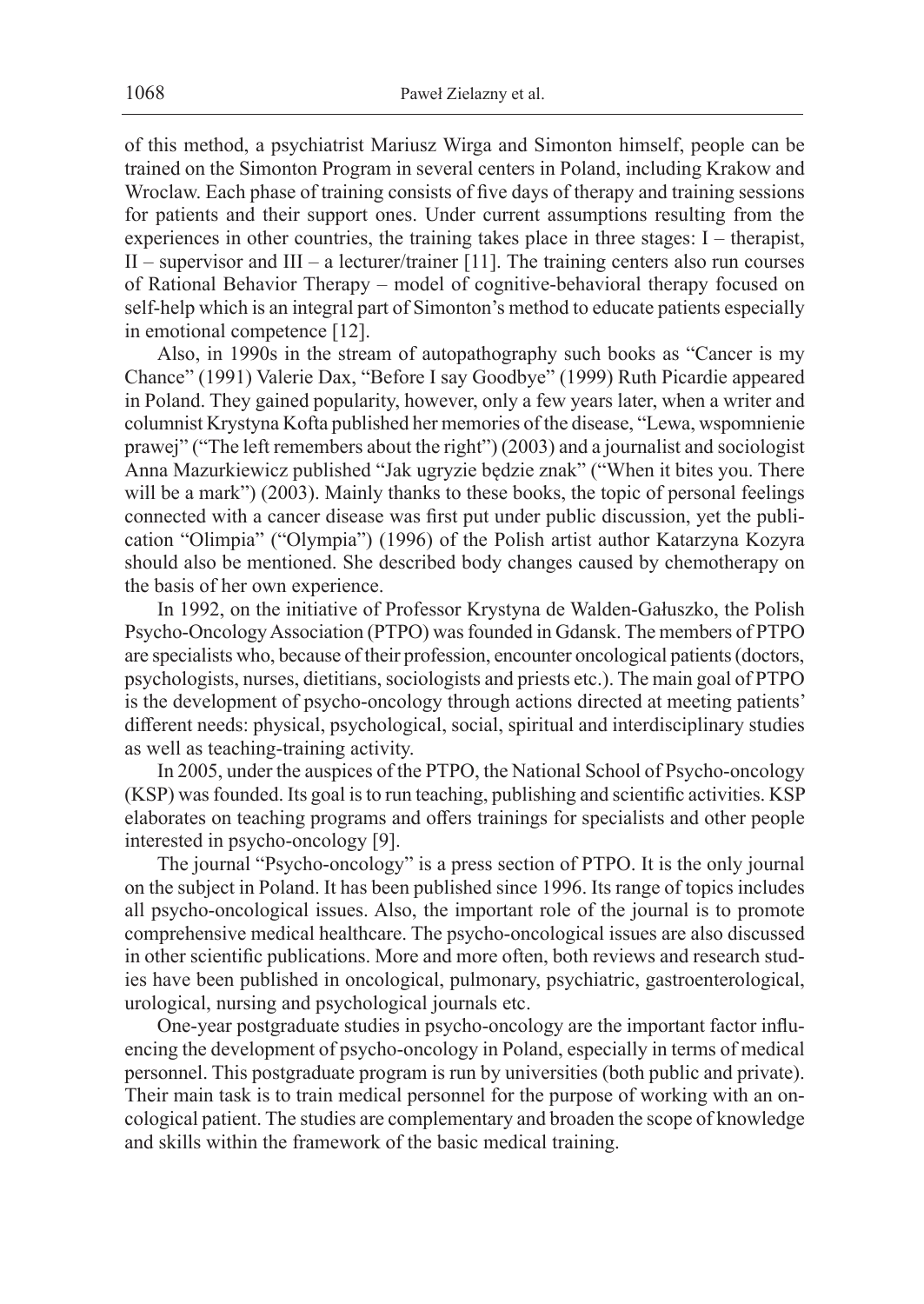The Polish Psycho-Oncology Association issues special certificates for psychooncologists for outstanding merit and substantial experience in work with cancer patients. To obtain the certificate, a range of conditions must be fulfilled such as, appropriate education (medical, psychological or other in the scope of health sciences), membership of the Polish Psycho-oncology Association, documented at least 5 years of experience in psycho-oncology or palliative care, completed postgraduate studies in psycho-oncology, attended numerous trainings and conferences, appropriate number of supervisory meetings, final examination before a specially appointed board. The certificate can be obtained for 5 years. The certificate must be renewed every 5 years. Similar principles apply to the possibility of obtaining the certificate of Psycho-oncology Supervisor. In this case, it is, however, necessary to prove much greater professional experience in clinical work with an oncological patient.

Conferences, seminars and trainings organized mostly by universities play another important role in the development of psycho-oncology in Poland. Also, they are more often organized by medical institutions (personnel trainings) or local government (training for medical institutions, which are owned by the local government). The Polish Psycho-oncological conference is held every two years. Until now, there were 11 editions organized. Each edition has its main theme. In 2015 was the  $12<sup>th</sup>$  conference on the subject "Role of psycho-oncology in the strategy of fight against cancer".

Addition to the above activities, essential for the development of psycho-oncology in Poland have activities in the field of prevention and health promotion, undertaken mainly by NGOs, especially associations of oncological patients. Very important is Polish Cancer Patient Coalition, who is the voice of over 100,000 cancer patients (32 organizations from all over the country). The Coalition works to improve the situation of all oncological patients, children and adults. They are also conducted nationwide preventive actions – one of the most famous organizations is the Rak'n'Roll Foundation that works to improve the quality of life for patients with cancer, breaks the taboo associated with the approach to the disease.

In 2014 in Krakow, first Polish stationary Psycho-oncology Center was opened. In the Centre patients may benefit from consultation with a psychologist, oncologist, nutritionist; they can as well as take part in activities such as music therapy and art therapy. Workshops for patients and families and multi-day classes for Amazons are also organized. Unfortunately the Psycho-oncology Centre does not have a contract with the National Health Fund (NFZ).

#### **Psycho-oncology in the Polish Healthcare System**

The National Health Fund (NFZ) is a state organizational unit, which has a function of a payer in the Polish Healthcare System – it finances health services from compulsory health insurance contributions.

In Poland, there are no separate psycho-oncological services reimbursed by the National Health Fund. Patients suffering from cancer are provided with psychological support within the scope of services offered by other organizational units, such as mental health outpatient clinics, psychological counseling centers or within the scope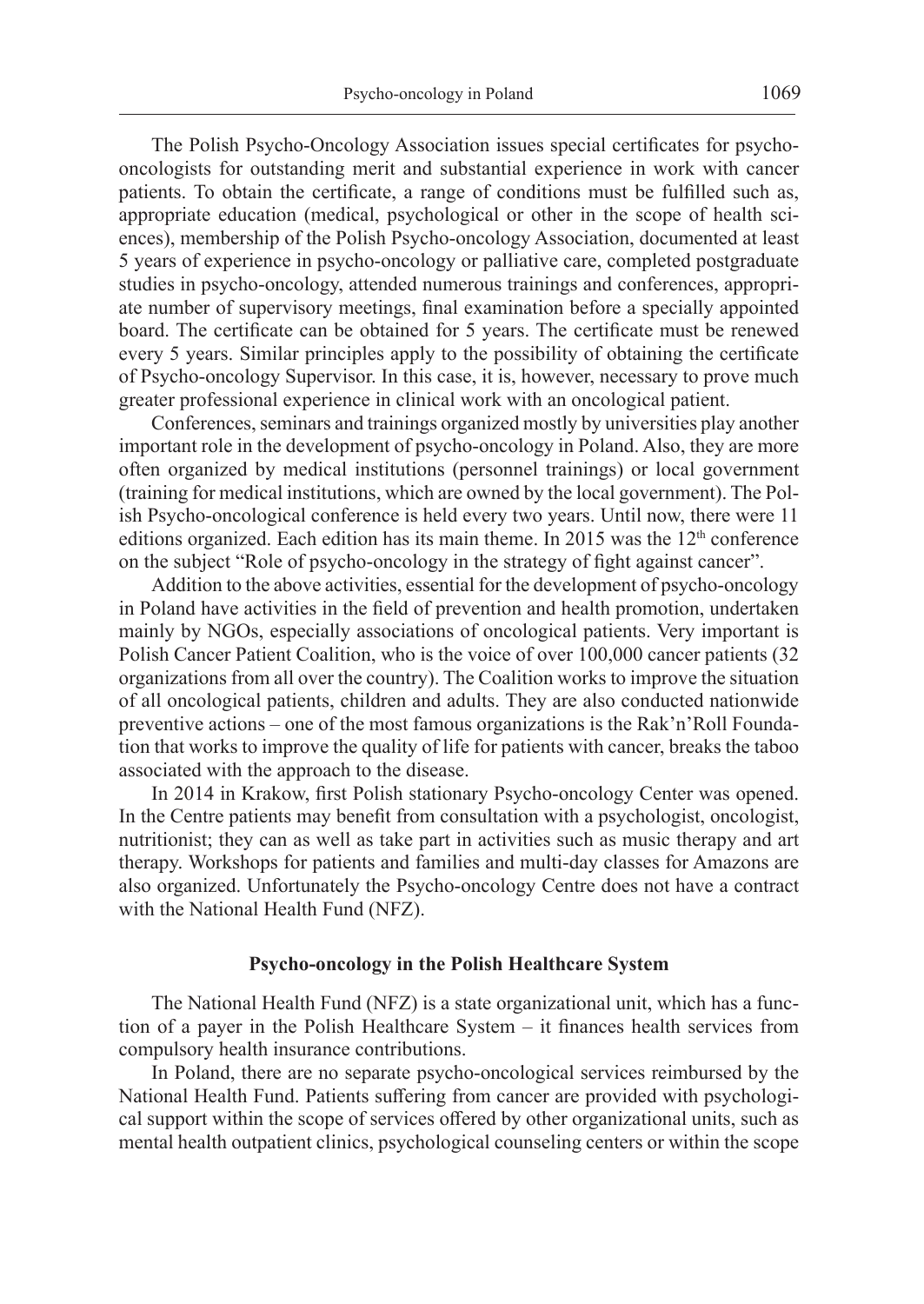of psychotherapeutic services, but in accordance with the conditions specified by the payer. It means that in case of the abovementioned institutions, not only oncological patients, but also all other psychological or psychiatric patients will be provided with support. In big medical centers (i.e., oncological centers) in agreement with the National Health Found, mental health outpatient clinics or psychological counseling centers are established. They employ appropriately qualified personnel (however, not always psycho-oncologists). The experts on oncological treatment yet stress the necessity of entering into the catalogue of oncological treatment services a separate category referring to psycho-oncological health services. Only such a change will allow for building an effective and efficient working network of oncological and psychological support, which will guarantee a high level of service.

It is worth stressing that psychological support currently offered to cancer patients and covered by the health insurance is insufficient. Despite seemingly quite welldeveloped psycho-oncological care, most patients do not have any chance to benefit from it. Financial problems of many healthcare institutions cause that for some of them employing a psychologist or psycho-oncologist is treated as luxury. Apart from the financial aspects, the lack of understanding for patients' needs among the decisionmakers in public health system is another factor. The Polish Healthcare System is still underfunded. There are other priorities, such as organizational, facility or economic problems; therefore it often happens that authorities and decision-makers are not interested in psychological problems of patients.

It should also be mentioned that the separate financing of psycho-oncological service by the National Health Service can happen when the profession of psychooncologist becomes an independent medical profession. The abovementioned certificates of psycho-oncologist do not meet the criteria of an independent profession. They are issued by the scientific society and are not always recognized by other oncological institutions (the certificates lack the legal empowerment).

Thus, in 2012 the Polish Psycho-Oncology Association initiated the works to formally distinguish the profession of a psycho-oncologist. According to "the Ordinance of Minister of Labor and Social Policy of 27 April 2010 on classification of occupations and specialities for needs in the labor market", the profession of a psycho-oncologist was entered in the register under number 228909 in the category of other medical professions. The Ministry of Health has its own definition of a psycho-oncologist: a person with higher education qualifications in psychology or medicine, who has graduated from a higher educational institution and has obtained Master's degree or equivalent and completed post-graduate studies in psycho-oncology. The definition provided by the Ministry of Health is controversial. There is no common understanding among theoreticians and practicing psycho-oncologist on the scope of it. Some think that a psycho-oncologist should be every person who completed post-graduate studies in this field, regardless of the profession (doctors, psychologists, physiotherapists, but also non-medical professions, such as sociologists, educators, priests etc.). Others claim that a psycho-oncologist can be a person, who completed post-graduate studies and obtained the certificate of the Polish Psycho-Oncology Association. Apart from that, there are also people who consider a psycho-oncologist everyone who work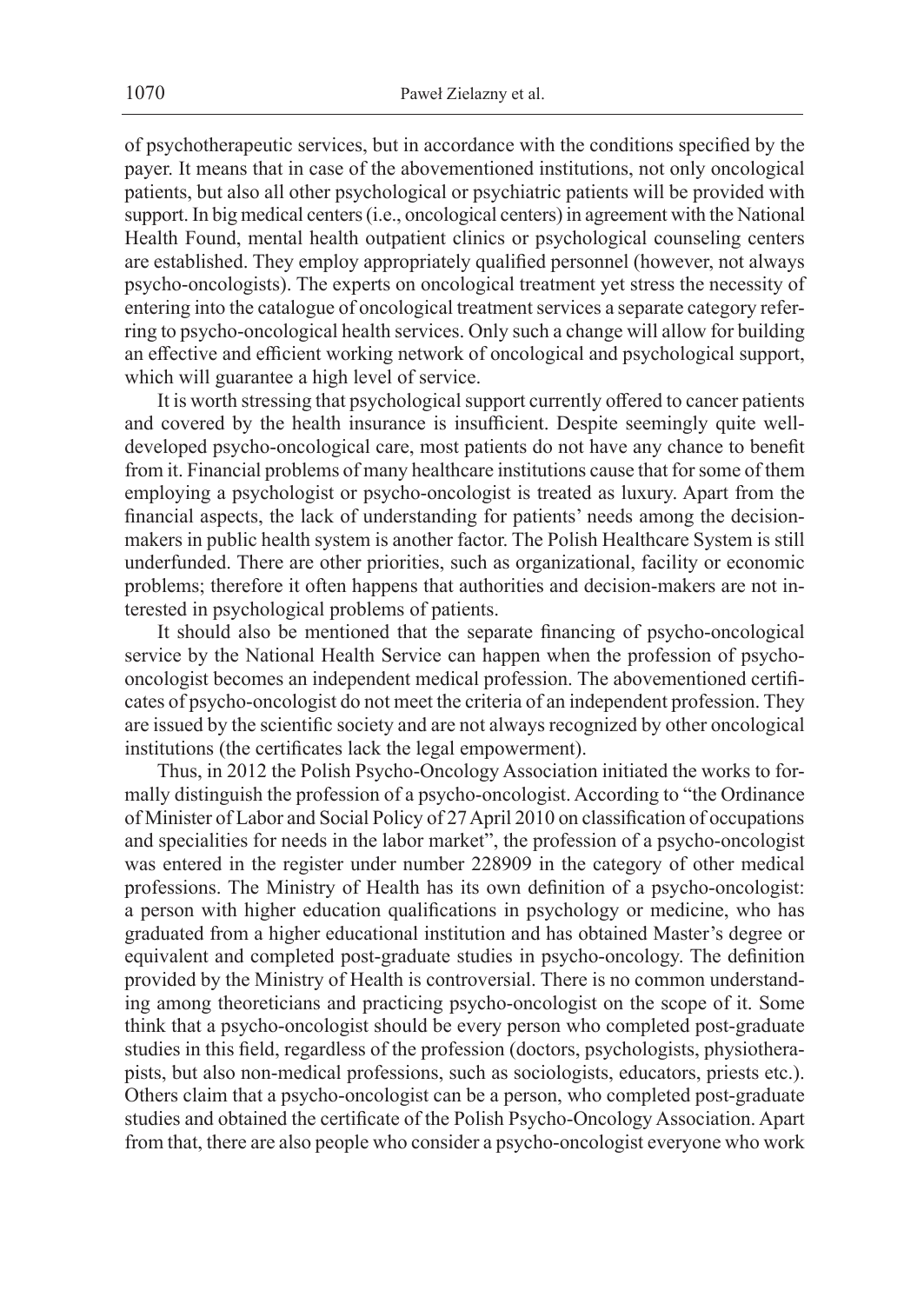with a psycho-oncological patient. The provided definitions are so discrepant that it was impossible so far to elaborate one single definition which would satisfy everyone.

Joining this broad discussion, the authors of the article also propose their opinion on the matter. In our opinion, the psycho-oncologist profession is strictly medical professions, therefore to be able to use the title "psycho-oncologist" one should meet the following criteria:

- completed medical studies or psychological studies (a title available only for doctors and psychologists);
- completed post-graduate studies in clinical psycho-oncology;
- documented minimum annual seniority with an oncological patient or a palliative patient.

At the same time the authors propose that education in the psychooncologist profession should have two stages. The first degree and the opportunity to use the title "psycho-oncologist" or "clinical psycho-oncologist" would be obtained by the people who meet the abovementioned criteria (average duration of education: 6–7 years), while the second degree and the opportunity to use the title "certified psychooncologist" would be obtained by the people who meet the conditions of the first degree and obtained psycho–oncologist certificate on the principles laid down by the Polish Psycho-oncology Association (average duration of education 9–10 years). The certificate would then be a special award for persons especially meritorious for the development of this field of medicine, but at the same time would not be a prerequisite for obtaining a license to practice.

### **Future of psycho-oncology**

Psycho-oncology is developing and is becoming increasingly important in the treatment of cancer. In major cancer centers in the world including psychological support into medical services is a standard. It results in improved quality of treatment of patients, and as a consequence – increases their quality of living and dying. Also in Poland, psycho-oncologists work in some wards and clinics. They provide care for both the patient and their families. Associations, self-help groups and therapeutic groups are also formed. Unfortunately, psycho-oncologists are small and elite professional group. Reimbursement of benefits under social insurance is not enough for all in need, and taking into account the epidemiological statistics regarding cancer, it should be assumed that the need for specialist psycho-oncologists will significantly increase in the future.

The experience of the Western countries as well as literary studies indicate that about 20–30% of oncological patients require psychological support. Considering the number of people suffering from cancer diseases in Poland (about 600 thousand) the need for psychological support applies to 120–180 thousand people. Averagely, in a clinic, there are 60–70 patients per a psycho-oncologist in a month. If in a given month approx. 100 patients need psychological counseling, there should be one full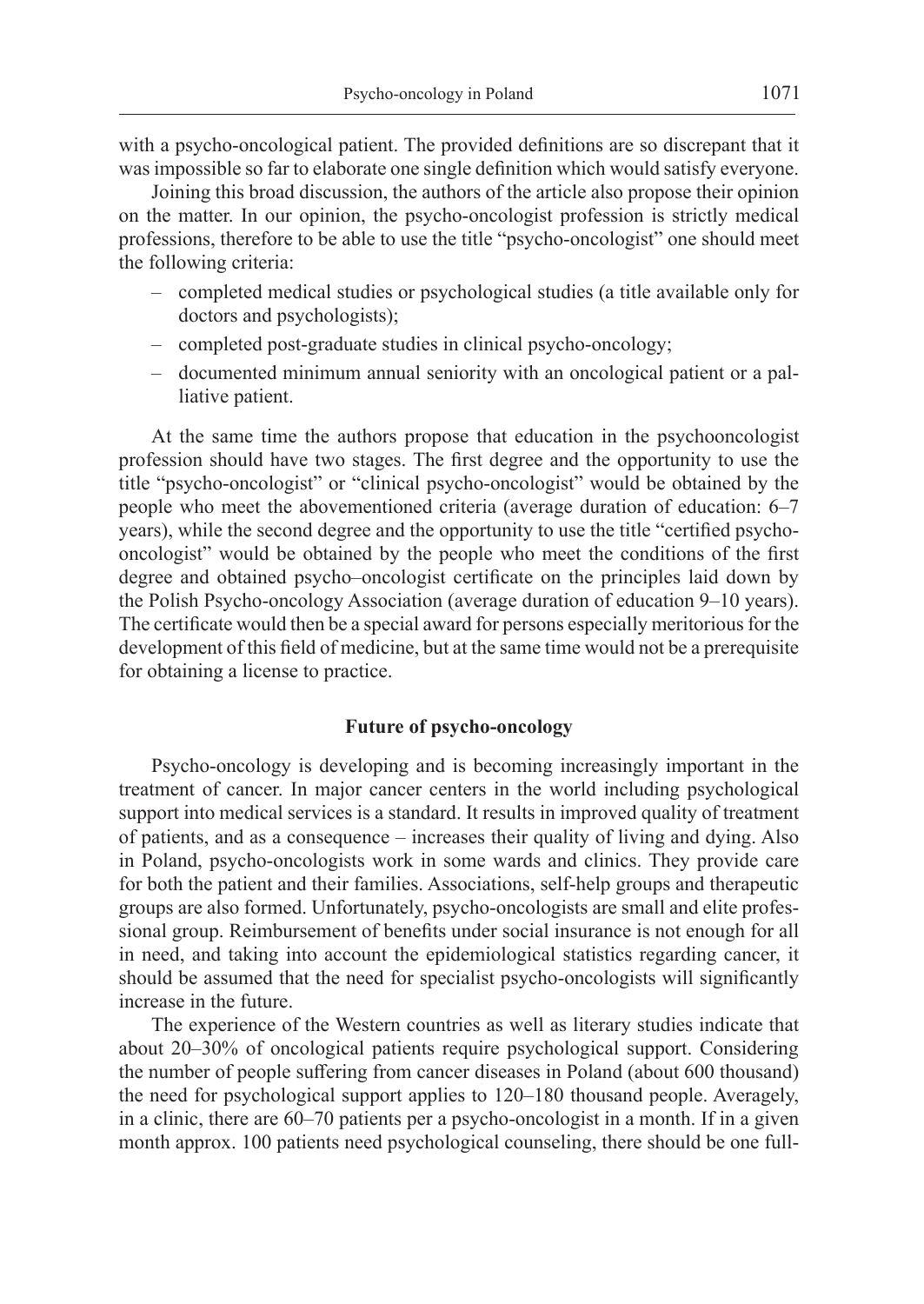time psycho-oncologist in the clinic. In case of residential facilities there should be one psycho-oncologist for every 20 hospital beds. The authors are aware, that the above calculations are unrealistic to be achieved today and in the nearest future, therefore, they propose that in Poland, there should be at least one psycho-oncologist/psychologist for cancer patients in each district (powiat). The potential number of professionals is 380 people.

Clearly defined standards of psycho-oncological care should become the element of national programs for oncological diseases. The current National Program of Cancer for the years 2006–2015 in Poland (NPZChN) lacks the consideration given to the psycho-oncological issues. However, the situation is slowly improving. The Ministry of Health has been updating the schedule of NPZChN and since 2012 has been announcing tenders in the scope of psycho-oncology (mostly for medical personnel trainings). In 2014, the national strategy of fight against cancer was developed (the so-called cancer plan), which every membership country should have, and which, according to the recommendation of the European Commission should include references to psycho-oncological aid.

In many countries in the world, telemedicine including telepsychiatry and telepsychology are dynamically developing. Also in Poland activities in these fields are being undertaken. One of such activity is the plan of creating the Internet Platform of Psycho-oncological support. This project aims at promoting psycho-oncology and creating conditions for providing modern and effective psycho-oncological support to patients. It should be a useful tool for psychologists, psycho-oncologists and other specialists. Apart from the extensive information part, an innovative solution will be the so-called on-line counseling for patients who cannot go to the doctor because of physical condition, place of residence or those who wish to remain anonymous [10].

Taking into account the above, the best years, in terms of development and significance, psycho-oncology has ahead of it.

#### **References**

- 1. Holland JC. *Psychological care of patients: psycho-oncology's contribution*. J. Clin. Oncol. 2003; 21(23): p. 253–265.
- 2. Watson M, Dunn J, Holland JC. *Review of the history and development in the field of psychosocial oncology*. Int. Rev. Psychiatry 2014; 26(1): 128–135.
- 3. Engel GL. *The need for a new medical model: A challenge for biomedicine*. Science 1997; 196: 129–136.
- 4. Mazurkiewicz A. *Mam go! Rak piersi strefa prywatna, strefa publiczna.* Warsaw: Amazonki Publishing House Warsaw–Center; 2012.
- 5. Act of 28 October 1950 (Dz. U. (Journal of Laws) 1950, No. 50, item 458).
- 6. Act of 5 December 1996 on Professions of Doctor and Dentist, as amended (Dz. U. (Journal of Laws) 2008, No. 136, item 857).
- 7. Act of 6 November 2008 on Patient Rights and the Patient Rights Ombudsman, as amended (Dz. U. (Journal of Laws) 2009, No. 2, item 417).